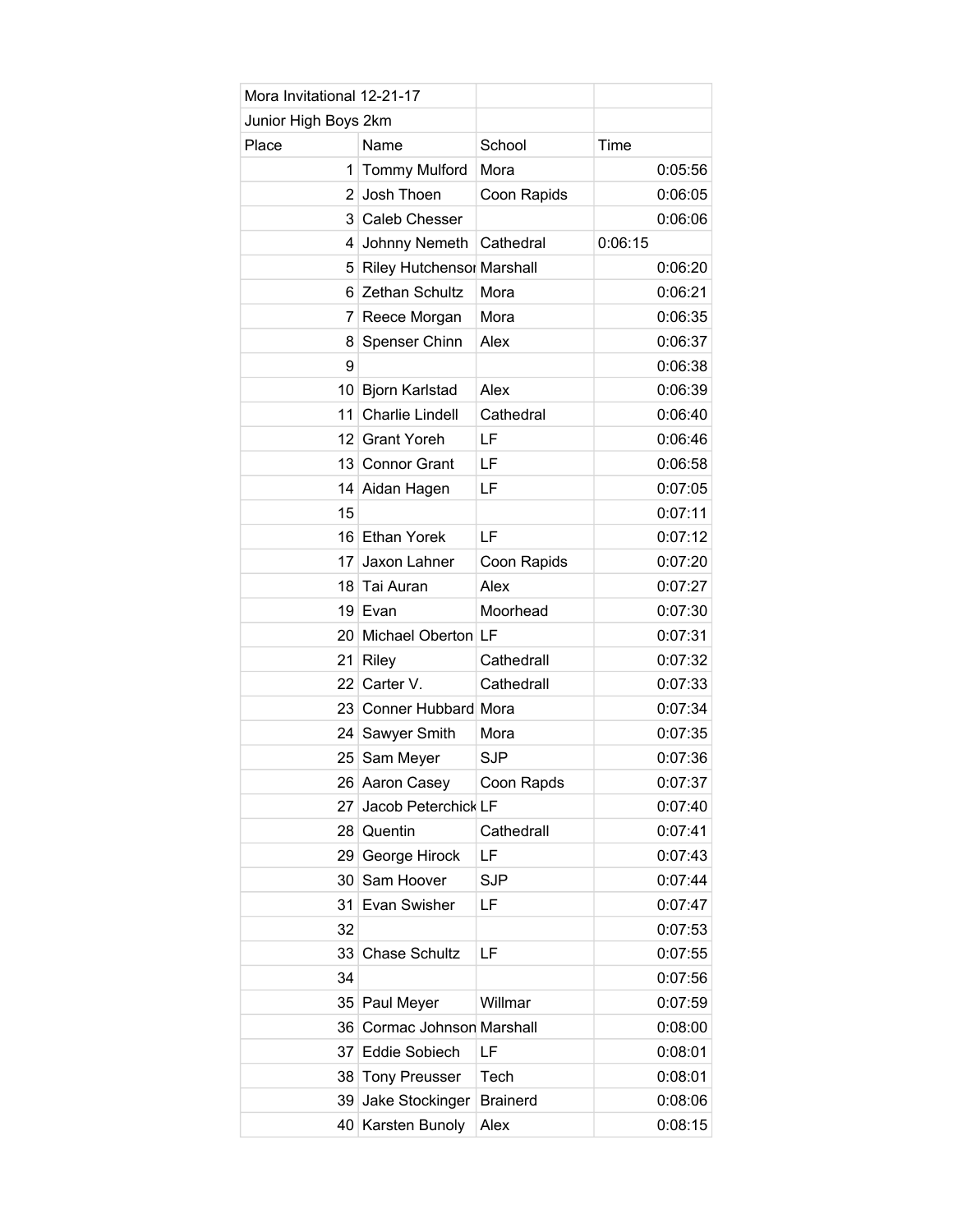| 41 | Zack Marsek                 | Marshall    | 0:08:21 |
|----|-----------------------------|-------------|---------|
|    | 42 Angus Rustad             | LF          | 0:08:23 |
| 43 |                             |             | 0:08:23 |
| 44 |                             |             | 0:08:28 |
| 45 | Peyton Marveteh Coon Rapids |             | 0:08:28 |
| 46 | Jermey Hintz                | LF          | 0:08:29 |
| 47 |                             |             | 0:08:35 |
|    | 48 Eli Christiansen         | Coon Rapids | 0:08:43 |
|    | 49 Will Taft                | <b>SFP</b>  | 0:08:50 |
| 50 | Jennings J.                 | Coon Rapids | 0:08:50 |
| 51 |                             |             | 0:08:52 |
| 52 |                             |             | 0:08:54 |
| 53 |                             |             | 0:09:02 |
|    | 54 Gabe Shanoff             | LF          | 0:09:09 |
|    | $55$ lan S                  | Moorhead    | 0:09:10 |
|    | 56 Zaine B.                 | Moorhead    | 0:09:17 |
| 57 |                             |             | 0:09:50 |
|    | 58 Ben Rekstad              | LF          | 0:09:53 |
|    | 59 Dakota Sand              | Mora        | 0:10:03 |
| 60 |                             |             | 0:10:08 |
| 61 | Tanner Havenme Tech         |             | 0:10:14 |
|    | 62 Logan Schultz            | LF          | 0:10:17 |
|    | 63 Tuck                     |             | 0:10:21 |
| 64 |                             |             | 0:10:33 |
|    | 65 Austin Wachsmit Mora     |             | 0:10:46 |
|    | 66 Carter Bright            | CHS         | 0:10:55 |
| 67 |                             |             | 0:11:03 |
|    | 68 Oscar Cheeley            | <b>SJP</b>  | 0:11:05 |
| 69 | Jakob                       | <b>CHS</b>  | 0:11:07 |
|    | 70 Andrew Relter            | Willmar     | 0:11:08 |
| 71 | Kane Bauman                 | <b>SJP</b>  | 0:11:15 |
|    | 72 Max Rogers               | Moorhead    | 0:11:15 |
| 73 | Martin Agudo                | Tech        | 0:11:55 |
| 74 |                             |             | 0:12:01 |
|    | 75 Chris Fletcher           | LF          | 0:12:59 |
|    | 76 Lucas Jablonski          | Alex        | 0:13:20 |
| 77 | George Vedder               | <b>SJP</b>  | 0:13:42 |
| 78 |                             |             | 0:13:46 |
| 79 | <b>Nick Aguirre</b>         | Willmar     | 0:14:59 |
| 80 |                             |             | 0:15:01 |
| 81 | <b>Matt Weiss</b>           | Willmar     | 0:16:44 |
|    | 82 Mateo Engan              | Willmar     | 0:18:19 |
|    | 83 Andrew Zieburth Willmar  |             |         |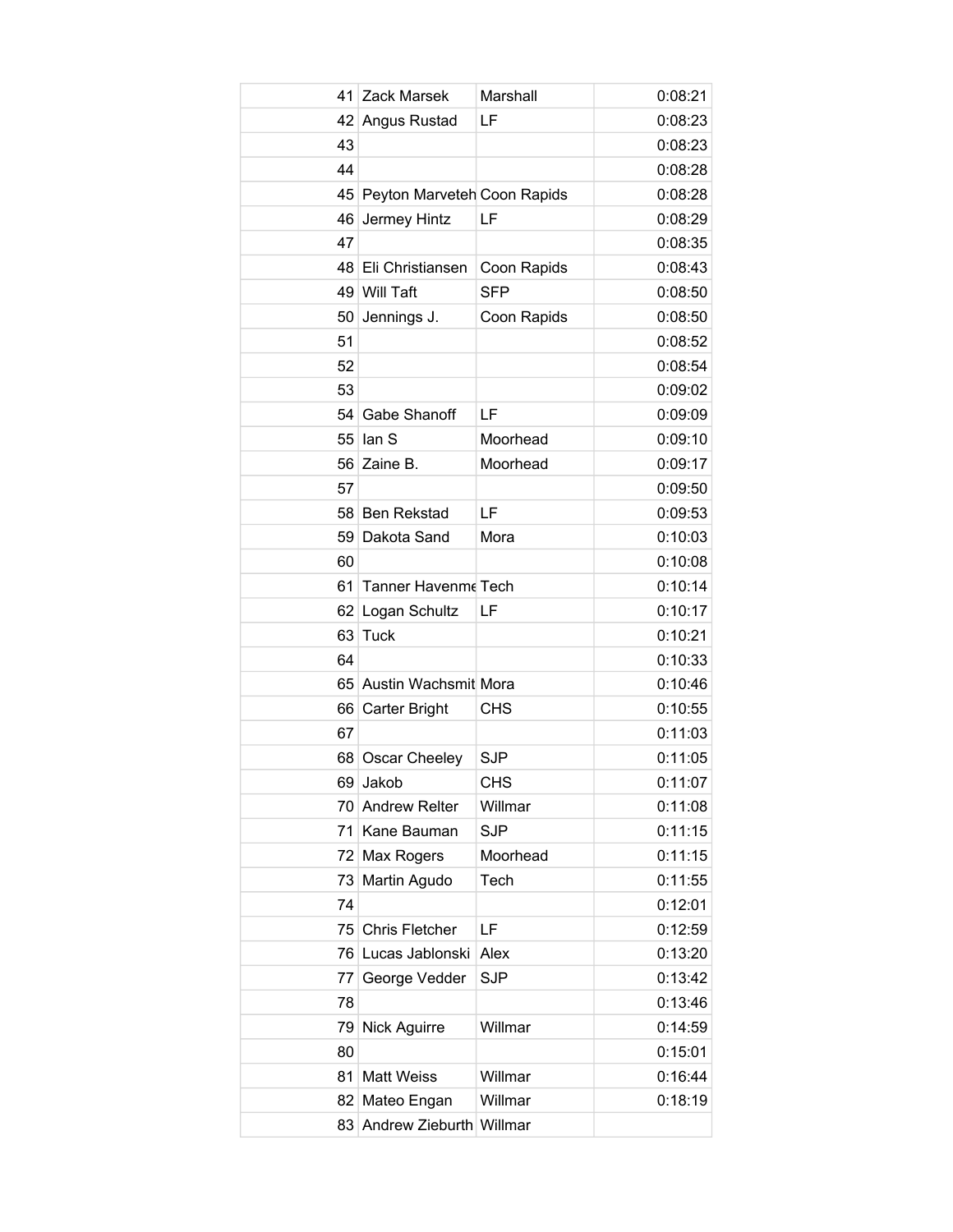| 84 Trygue            | Moorhead |  |
|----------------------|----------|--|
| 85 Cameron Thomp SJP |          |  |
| 86 Isaiah ledama     | ⊺Willmar |  |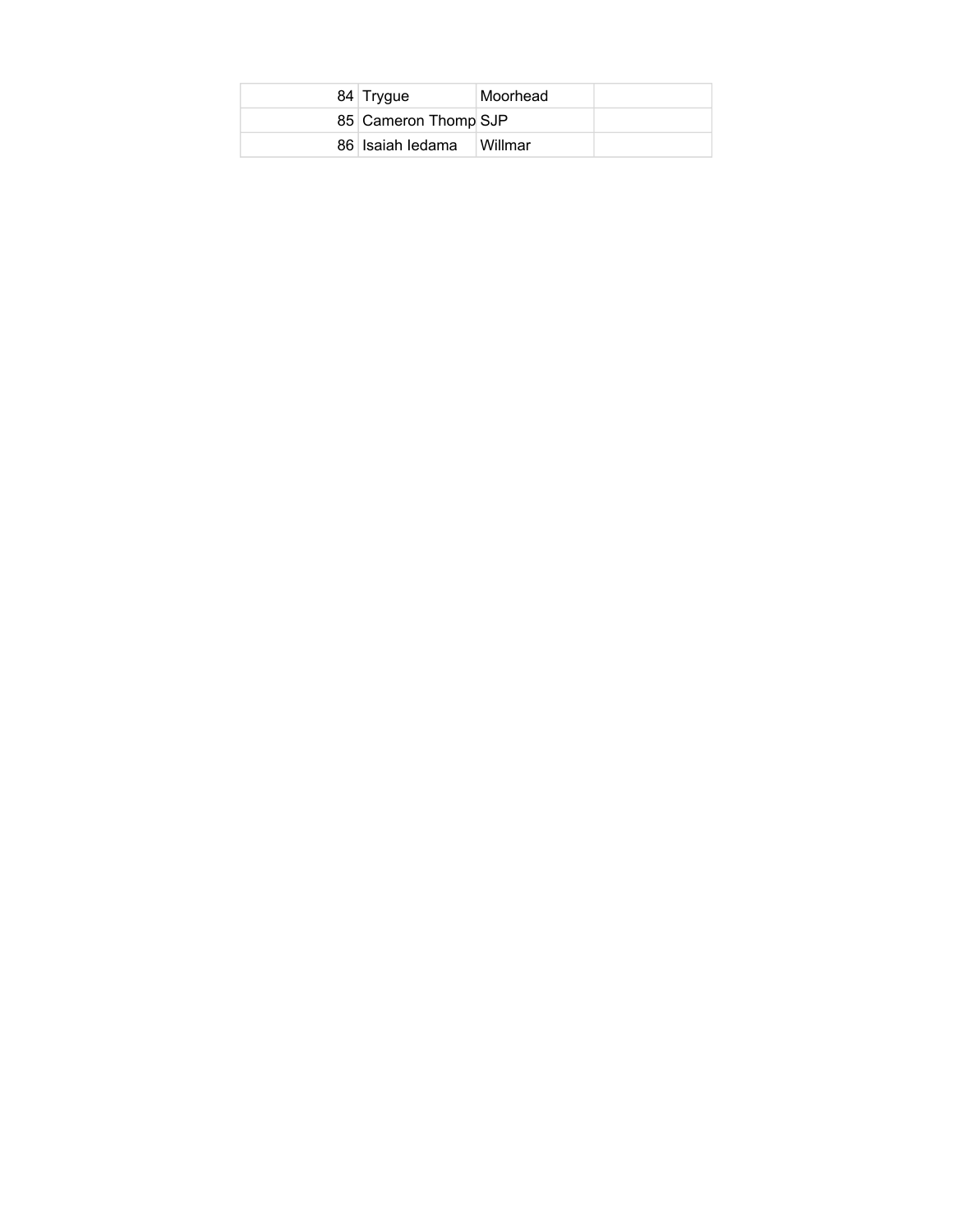| Mora Invitational 21-21-17 |                                     |                     |         |
|----------------------------|-------------------------------------|---------------------|---------|
| Junior High Girls 2km      |                                     |                     |         |
| Place                      | Name                                | School              | Time    |
|                            | 1 Lindy Welinski                    | LF                  | 0:07:15 |
|                            | 2 Duke Bakker                       | Alex                | 0:07:18 |
|                            | 3 Ria Edberg                        | Mora                | 0:07:19 |
| 4                          | Siri Overtarf                       | Moorhead            | 0:07:20 |
|                            | 5 Amanda Bergers Alex               |                     | 0:07:27 |
| 61                         | <b>Allisobn Rice</b>                | <b>Brainerd</b>     | 0:07:36 |
| 7                          | Grace Gillmore                      | Tech                | 0:07:37 |
|                            | 8 Dorothee Otte                     | Mora                | 0:07:39 |
| 9                          | Teresa Bitzan                       | Alex                | 0:07:40 |
|                            | 10 Emma Ahlin                       | LF                  | 0:07:48 |
| 11 <sup>1</sup>            | Eva Holmgren                        | Mora                | 0:07:52 |
|                            | 12 Maren Sanders                    | Mora                | 0:07:54 |
|                            | 13 Lauren Englund                   | Alex                | 0:07:58 |
| 14                         | Catie Neumann                       | Alex                | 0:08:02 |
|                            | 15   Isabella Nortrom Coon Rapids   |                     | 0:08:04 |
|                            | 16 Ellana Jackson                   | <b>Little Falls</b> | 0:08:08 |
|                            | 17 Violet Steil                     | Cathdral/Sartell    | 0:08:10 |
|                            | 18 Gracelyn Dicken: Brainerd        |                     | 0:08:12 |
| 19 <sup>1</sup>            | Evelyn Ojard                        | Marshall            | 0:08:15 |
|                            | 20 Lilah Hoseck                     | Coon Rapids         | 0:08:16 |
| 21 <sup>1</sup>            | <b>Beth Ahlin</b>                   |                     | 0:08:26 |
| 22 <sub>1</sub>            | Greta Urke                          | Alex                | 0:08:29 |
| 23                         | <b>Trina Schwinn</b>                | Cathedral           | 0:08:29 |
|                            | 24 Anna Miller                      | Tech                | 0:08:38 |
|                            | 25 Kate Lathe                       | Cathedral           | 0:08:41 |
|                            | 26 Abby Dahl                        | <b>Brainerd</b>     | 0:08:42 |
| 27                         | Lexi Johnson                        | Alex                | 0:08:48 |
|                            | 28 Kayla Jensen                     | Mora                | 0:08:51 |
|                            | 29 Maddy O'Shea                     | Alex                | 0:08:53 |
| 30 I                       | <b>Addison Burns</b>                | Cathedral/Sartell   | 0:08:54 |
| 31                         | Victoria Gottwalt Little Falls      |                     | 0:08:54 |
| 32                         | Holly Hansen                        | SJ Prep             | 0:08:56 |
| 33                         |                                     |                     | 0:09:14 |
| 34                         | <b>Chloe Rossow</b>                 | Mora                | 0:09:15 |
| 35                         | Cally Robertson                     | <b>Brainerd</b>     | 0:09:16 |
|                            | 36 Lauralynne Nisse Mora            |                     | 0:09:17 |
|                            | 37 Hannah Hackenr Cathedral/Sartell |                     | 0:09:20 |
| 381                        | Emma Adams                          | Moorhead            | 0:09:23 |
|                            | 39 Abbie Ishaug                     | Moorhead            | 0:09:23 |
|                            | 40 Paige Yeager                     | <b>Brainerd</b>     | 0:09:24 |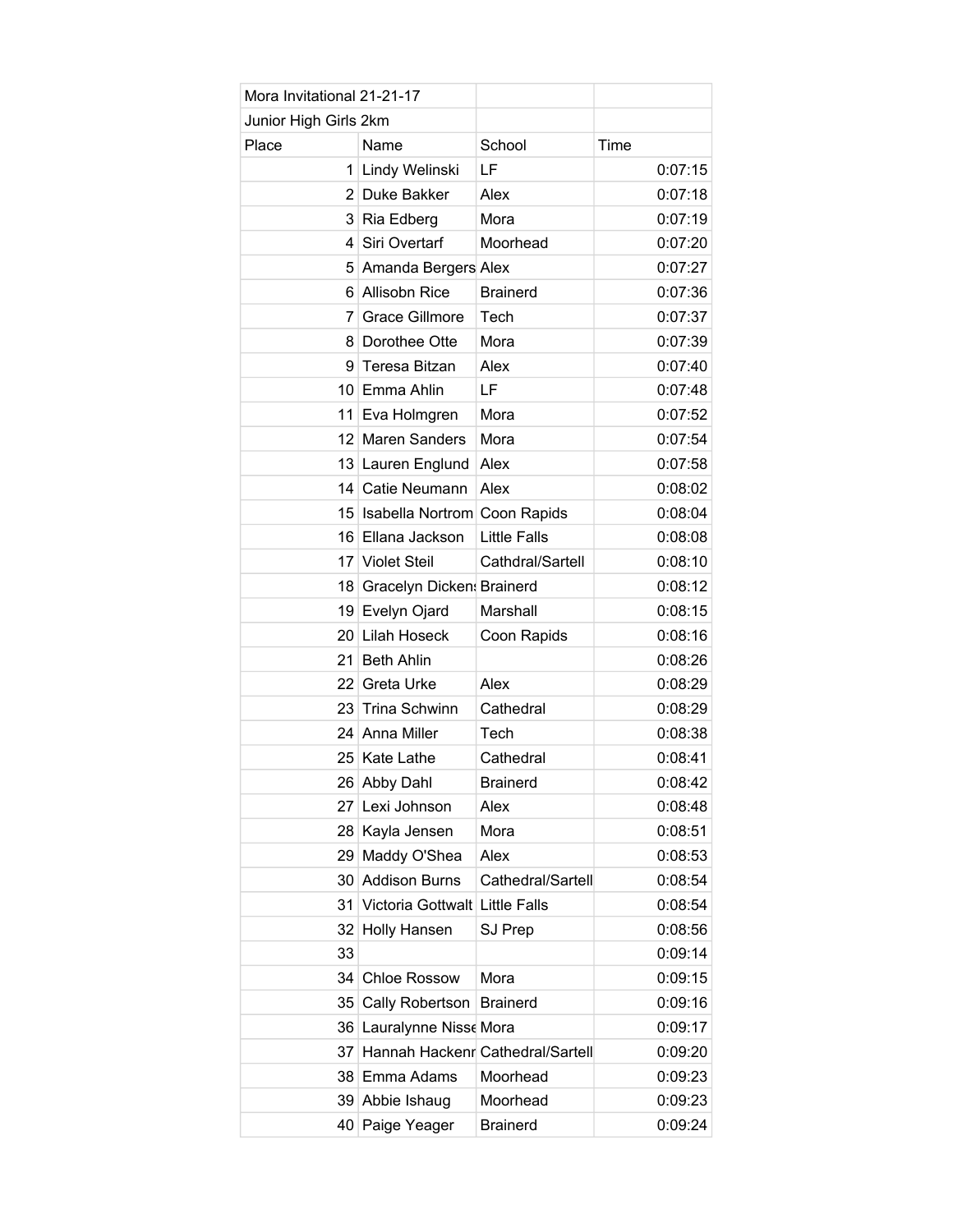|    | 41 Rebekah Weimh Coon Rapids    |                     | 0:09:26 |
|----|---------------------------------|---------------------|---------|
|    | 42 Nora Steil                   | Cathedral.Sartell   | 0:09:29 |
|    | 43 Ella Chausee                 | <b>Brainerd</b>     | 0:09:37 |
|    | 44 Emma Anderson Mora           |                     | 0:09:43 |
|    | 45 Jocelyn Ingvalds Coon Rapids |                     | 0:09:45 |
|    | 46 Maddy Hochhalt Alex          |                     | 0:09:49 |
|    | 47 Ellie Lozier                 | <b>Little Falls</b> | 0:09:52 |
|    | 48 Emma Hochhalte Alex          |                     | 0:09:54 |
|    | 49 Kennedy Olson                | Moorhead            | 0:10:01 |
| 50 |                                 |                     | 0:10:04 |
| 51 |                                 |                     | 0:10:05 |
|    | 52 Raven Davis                  | <b>Brainerd</b>     | 0:10:12 |
|    | 53 Grace Holcomb- Srainerd      |                     | 0:10:19 |
| 54 |                                 |                     | 0:10:20 |
| 55 |                                 |                     | 0:10:26 |
|    | 56 Allie Seimers                | <b>Brainerd</b>     | 0:10:27 |
|    | 57 Summer Nietz                 | Coon Rapids         | 0:10:27 |
|    | 58 Lila Collins                 | <b>Brainerd</b>     | 0:10:29 |
|    | 59 Olivia Laudenbad Tech        |                     | 0:10:34 |
|    | 60 Janie Martin                 | Cathedral/Sartell   | 0:10:36 |
|    | 61 Meredith Sundby Alex         |                     | 0:10:38 |
|    | 62 Layla Wallach                | <b>Brainerd</b>     | 0:10:46 |
|    | 63 Laura Pujadas                | Alex                | 0:10:51 |
|    | 64 Issa Segler                  |                     | 0:10:53 |
|    | 65 Violet Swisher               | <b>Little Falls</b> | 0:10:53 |
| 66 |                                 |                     | 0:11:04 |
|    | 67 Laura Pujadas                | Alex                | 0:11:08 |
|    | 68 Ava Juranek                  | <b>Brainerd</b>     | 0:11:52 |
|    | 69 Julia Smithmeye Moorhead     |                     | 0:11:59 |
|    | 70 Isabelle Smith               | <b>Brainerd</b>     | 0:12:02 |
|    | 71 Grace Radke                  | Cathedral/Sartell   | 0:12:20 |
|    | 72 Lauren Huber                 | Alex                | 0:12:27 |
|    | 73 Gabby Wentzel                | <b>Brainerd</b>     | 0:12:30 |
|    | 74 Bailey Stahl                 | Willmar             | 0:12:32 |
|    | 75 Ella Puse                    |                     | 0:12:34 |
| 76 | Jayley Andresen Brainerd        |                     | 0:12:36 |
| 77 | Sophia Dewey                    | <b>Brainerd</b>     | 0:12:42 |
|    | 78 Zoey Peterson                | Mora                | 0:12:46 |
| 79 | Thea Nicolai                    | Mora                | 0:12:53 |
|    | 80 Berit Gustafson              | <b>Little Falls</b> | 0:12:58 |
|    | 81 McKenna Jacobs Brainerd      |                     | 0:13:01 |
|    | 82 Kaylan Peterson Little Falls |                     | 0:13:18 |
|    | 83 Grace Loney                  | <b>Brainerd</b>     | 0:13:28 |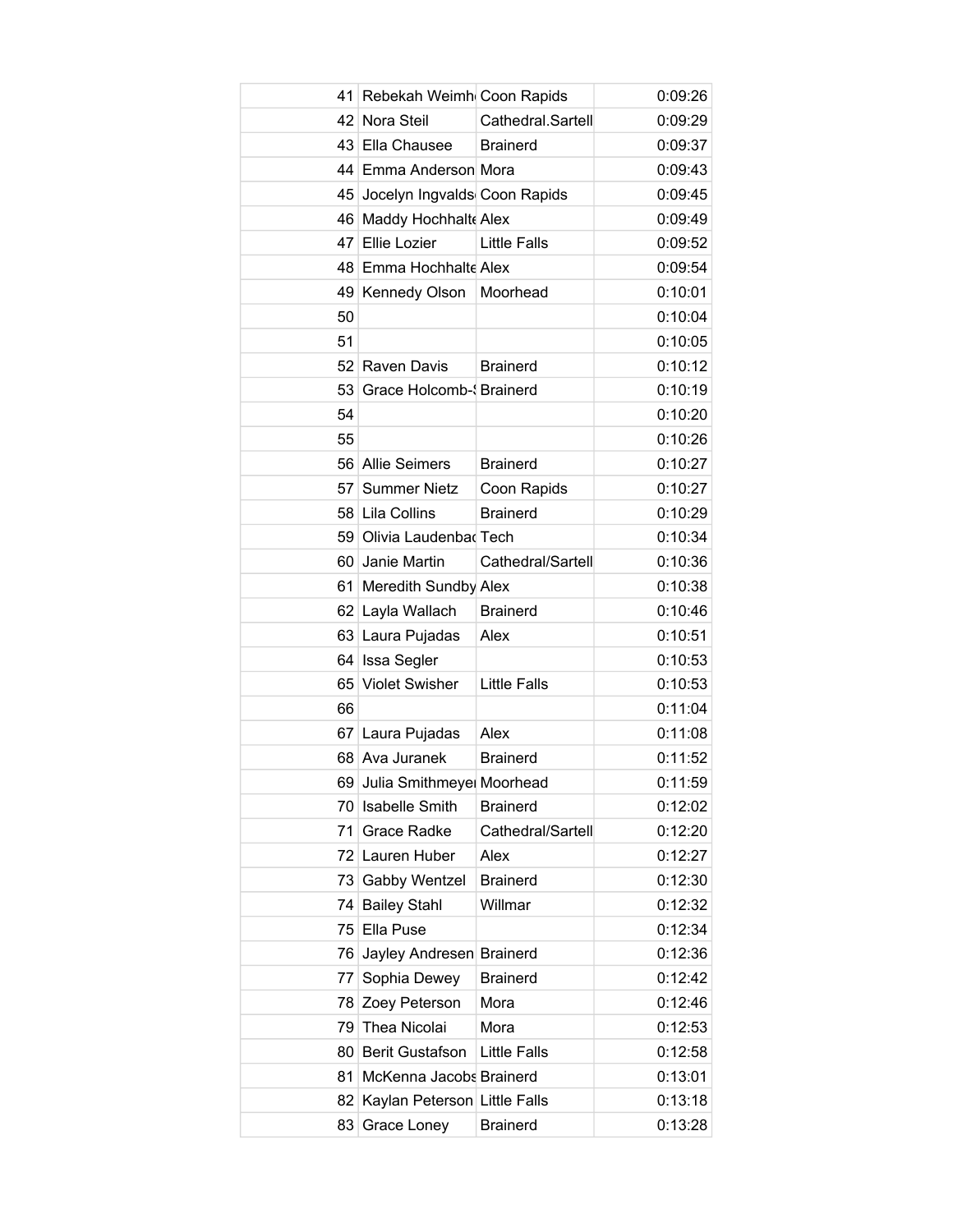|    | 84 Hannah Hardeko Little Falls  |          | 0:13:39 |
|----|---------------------------------|----------|---------|
|    | 85 Alayna Ostrowsk Brainerd     |          | 0:13:59 |
|    | 86 Ava Koep                     | Alex     | 0:14:25 |
| 87 |                                 |          | 0:15:17 |
| 88 | <b>Quiana Christens Willmar</b> |          | 0:15:22 |
|    | 89 Katie Wicklund               | Mora     | 0:15:45 |
|    | 90 Meghan Moore                 | Alex     | 0:16:21 |
| 91 | Mia Marin-Mera                  | Willmar  | 0:17:02 |
|    | 92 Erin Little                  | Alex     | 0:17:45 |
|    | 93 S Falcon                     | Moorhead | 0:17:56 |
|    | 94 Ava K                        | Moorhead | 0:21:09 |
|    | 95 Brooklyn Johnso Moorhead     |          | 0:21:17 |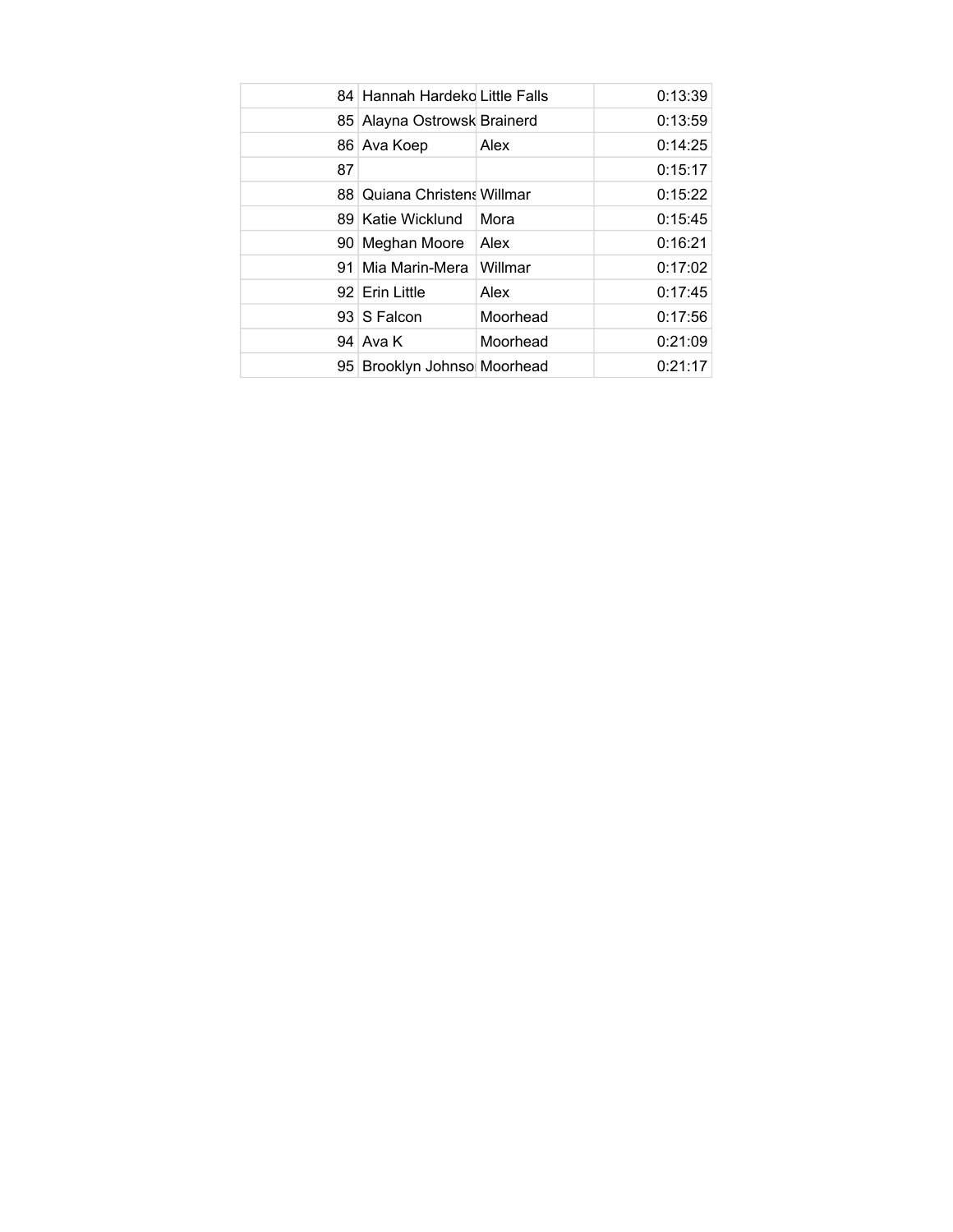| Mora Invitational 12-21-17 |                                                           |                 |                   |                     |                                                             |         |         |  |
|----------------------------|-----------------------------------------------------------|-----------------|-------------------|---------------------|-------------------------------------------------------------|---------|---------|--|
|                            | JV Boys 4km (We did our best with the botched wave start) |                 |                   |                     |                                                             |         |         |  |
| <b>Final Position</b>      | <b>Bib Number</b>                                         | Last Name       | <b>First Name</b> | Group               | Additional Start Gap   Total Elapsed Tir Total Time (maybe) |         |         |  |
| 1                          |                                                           | 1 Vendertuin    | Kyle              | Alexandria          | 0                                                           | 0:11:50 | 0:11:50 |  |
| $\overline{\mathbf{c}}$    |                                                           | 36 Ploof        | Jonah             | Little Falls        |                                                             | 0:11:57 | 0:11:57 |  |
| 3                          |                                                           | 39 Segler       | Eli               | <b>Little Falls</b> | 0:01:30                                                     | 0:13:28 | 0:11:58 |  |
| 4                          |                                                           | 11 NEUMANN      | <b>MITCHELL</b>   | <b>Brainerd</b>     |                                                             | 0:11:59 | 0:11:59 |  |
| 5                          |                                                           | 40 Park         | Simon             | Little Falls        | 0:02:00                                                     | 0:14:02 | 0:12:02 |  |
| 6                          |                                                           | 44 Stockard     | John              | <b>Little Falls</b> | 0:03:00                                                     | 0:15:09 | 0:12:09 |  |
| $\overline{7}$             |                                                           | 27 Amundson     | Peter             | Cathedral           | 0:01:30                                                     | 0:13:39 | 0:12:09 |  |
| 8                          |                                                           | 52 Strand       | <b>Brady</b>      | Mora                | 0:01:30                                                     | 0:13:40 | 0:12:10 |  |
| 9                          |                                                           |                 | Dane              | Mora                |                                                             | 0:12:12 | 0:12:12 |  |
| 10                         |                                                           | 50 Halverson    |                   | Cathedral           | 0:00:30                                                     | 0:12:46 | 0:12:16 |  |
|                            |                                                           | 25 Pierskalla   | Spencer           |                     |                                                             |         |         |  |
| 11                         |                                                           | 12 OSBORNE      | <b>ATTICUS</b>    | <b>Brainerd</b>     | 0:00:30                                                     | 0:12:50 | 0:12:20 |  |
| 12                         |                                                           | 38 Zupko        | Thomas            | Little Falls        | 0:01:00                                                     | 0:13:20 | 0:12:20 |  |
| 13                         |                                                           | 56 Holm         | Logan             | Tech                | 0:01:00                                                     | 0:13:27 | 0:12:27 |  |
| 14                         |                                                           | 13 Schneider    | <b>Nick</b>       | <b>Brainerd</b>     | 0:00:30                                                     | 0:12:58 | 0:12:28 |  |
| 15                         |                                                           | 54 Vachal       | Shane             | Tech                |                                                             | 0:12:37 | 0:12:37 |  |
| 16                         |                                                           | 37 Kimmon       | Landon            | <b>Little Falls</b> | 0:00:30                                                     | 0:13:18 | 0:12:48 |  |
| 17                         |                                                           | 26 Juntunen     | <b>Nick</b>       | Cathedral           | 0:01:00                                                     | 0:13:49 | 0:12:49 |  |
| 18                         |                                                           | 55 Kvaal        | Arne              | Tech                | 0:00:30                                                     | 0:13:25 | 0:12:55 |  |
| 19                         |                                                           | 49 Johnson      | Jacob             | Mora                |                                                             | 0:13:01 | 0:13:01 |  |
| 20                         |                                                           | 19 RENNER       | <b>BENJAMIN</b>   | <b>Brainerd</b>     | 0:02                                                        | 0:15:06 | 0:13:06 |  |
| 21                         |                                                           | 15 ROBINSON     | <b>GUSTAVE</b>    | <b>Brainerd</b>     | 0:01                                                        | 0:14:08 | 0:13:08 |  |
| 22                         |                                                           | 43 Slettom      | Sam               | Little Falls        | 0:03:00                                                     | 0:16:10 | 0:13:10 |  |
| 23                         |                                                           | 42 Peterson     | Ben               | Little Falls        | 0:03:00                                                     | 0:16:12 | 0:13:12 |  |
| 24                         |                                                           | 61 Quinn        | Duncan            | Tech                | 0:03:00                                                     | 0:16:18 | 0:13:18 |  |
| 25                         |                                                           | 2 Huss          | Noah              | Alexandria          | 0:00:30                                                     | 0:13:49 | 0:13:19 |  |
| 26                         |                                                           | 46 Hagen        | Josh              | Moorhead            | 0:00:30                                                     | 0:13:58 | 0:13:28 |  |
| 27                         |                                                           | 64 Gibson       | <b>Blake</b>      | Willmar             |                                                             | 0:13:36 | 0:13:36 |  |
| 28                         |                                                           | 4 Halstead      | Nathan            | Alexandria          | 0:01:30                                                     | 0:15:14 | 0:13:44 |  |
| 29                         |                                                           | 62 Austad       | Carter            | Tech                | 0:03:00                                                     | 0:16:48 | 0:13:48 |  |
| 30                         |                                                           | 16 PORISCH      | <b>NICHOLAS</b>   | <b>Brainerd</b>     | 0:01:30                                                     | 0:15:18 | 0:13:48 |  |
| 31                         |                                                           | 41 Kahler       | Scott             | Little Falls        | 0:02:30                                                     | 0:16:25 | 0:13:55 |  |
| 32                         |                                                           | 17 MILLER       | <b>TREYTON</b>    | <b>Brainerd</b>     | 0:01:30                                                     | 0:15:28 | 0:13:58 |  |
| 33                         |                                                           | 58 Nusbaum      | Mitchell          | Tech                | 0:02:00                                                     | 0:15:58 | 0:13:58 |  |
| 34                         |                                                           | 14 Lyons        | Jason             | Brainerd            | 0:01:00                                                     | 0:14:59 | 0:13:59 |  |
| 35                         |                                                           | 45 Kunka        | Jacob             | Moorhead            |                                                             | 0:13:59 | 0:13:59 |  |
| 36                         |                                                           | 60 Klaverkamp   | Otto              | Tech                | 0:03:00                                                     | 0:17:01 | 0:14:01 |  |
| 37                         |                                                           | 53 Weinand      | Noah              | Mora                | 0:02:00                                                     | 0:16:06 | 0:14:06 |  |
| 38                         |                                                           | 68 Ornelas      | Marcus            | Willmar             | 0:02:00                                                     | 0:16:08 | 0:14:08 |  |
| 39                         |                                                           | 5 Struck        | Jack              | Alexandria          | 0:02:00                                                     | 0:16:13 | 0:14:13 |  |
| 40                         |                                                           | 69 Fuchs        |                   | Willmar             | 0:02:30                                                     | 0:16:57 | 0:14:27 |  |
| 41                         |                                                           | 3 Maier         | Devin<br>Sam      | Alexandria          | 0:01:00                                                     | 0:15:29 | 0:14:29 |  |
| 42                         |                                                           | 65 Mellies-URen |                   | Willmar             | 0:00:30                                                     | 0:15:12 | 0:14:42 |  |
|                            |                                                           | 59 LaFond       | Shawn             |                     |                                                             |         |         |  |
| 43                         |                                                           |                 | Sam               | Tech                | 0:02:30                                                     | 0:17:16 | 0:14:46 |  |
| 44                         |                                                           | 6 Johnson       | Spencer           | Alexandria          | 0:02:30                                                     | 0:17:19 | 0:14:49 |  |
| 45                         |                                                           | 18 RENNER       | <b>NICHOLAS</b>   | <b>Brainerd</b>     | 0:01:30                                                     | 0:16:23 | 0:14:53 |  |
| 46                         |                                                           | 22 THOMPSON     | <b>ALEJANDRO</b>  | Brainerd            | 0:03:00                                                     | 0:18:06 | 0:15:06 |  |
| 47                         |                                                           | 28 Amundson     | Mark              | Cathedral           | 0:02:00                                                     | 0:17:11 | 0:15:11 |  |
| 48                         |                                                           | 66 Trochlil     | William           | Willmar             | 0:01:00                                                     | 0:16:16 | 0:15:16 |  |
| 49                         |                                                           | 47 Gebhart      | Sam               | Moorhead            | 0:01:00                                                     | 0:17:05 | 0:16:05 |  |
| 50                         |                                                           | 67 Helfinstine  | Tucker            | Willmar             | 0:01:30                                                     | 0:17:39 | 0:16:09 |  |
| 51                         |                                                           | 8 Denke         | <b>Brian</b>      | Alexandria          | 0:03:00                                                     | 0:19:30 | 0:16:30 |  |
| 52                         |                                                           | 63 Spangler     | Jackson           | Tech                | 0:03:00                                                     | 0:19:44 | 0:16:44 |  |
| 53                         |                                                           | 29 Stein        | Colin             | Cathedral           | 0:02:30                                                     | 0:19:27 | 0:16:57 |  |
| 54                         |                                                           | 34 Przybilla    | John              | Coon Rapids         | 0:02:00                                                     | 0:19:23 | 0:17:23 |  |
| 55                         |                                                           | 48 Hicks        | Marshall          | Moorhead            | 0:01:30                                                     | 0:19:04 | 0:17:34 |  |
| 56                         |                                                           | 30 Johnson      | Isaac             | Coon Rapids         | 0:00:00                                                     | 0:18:59 | 0:18:59 |  |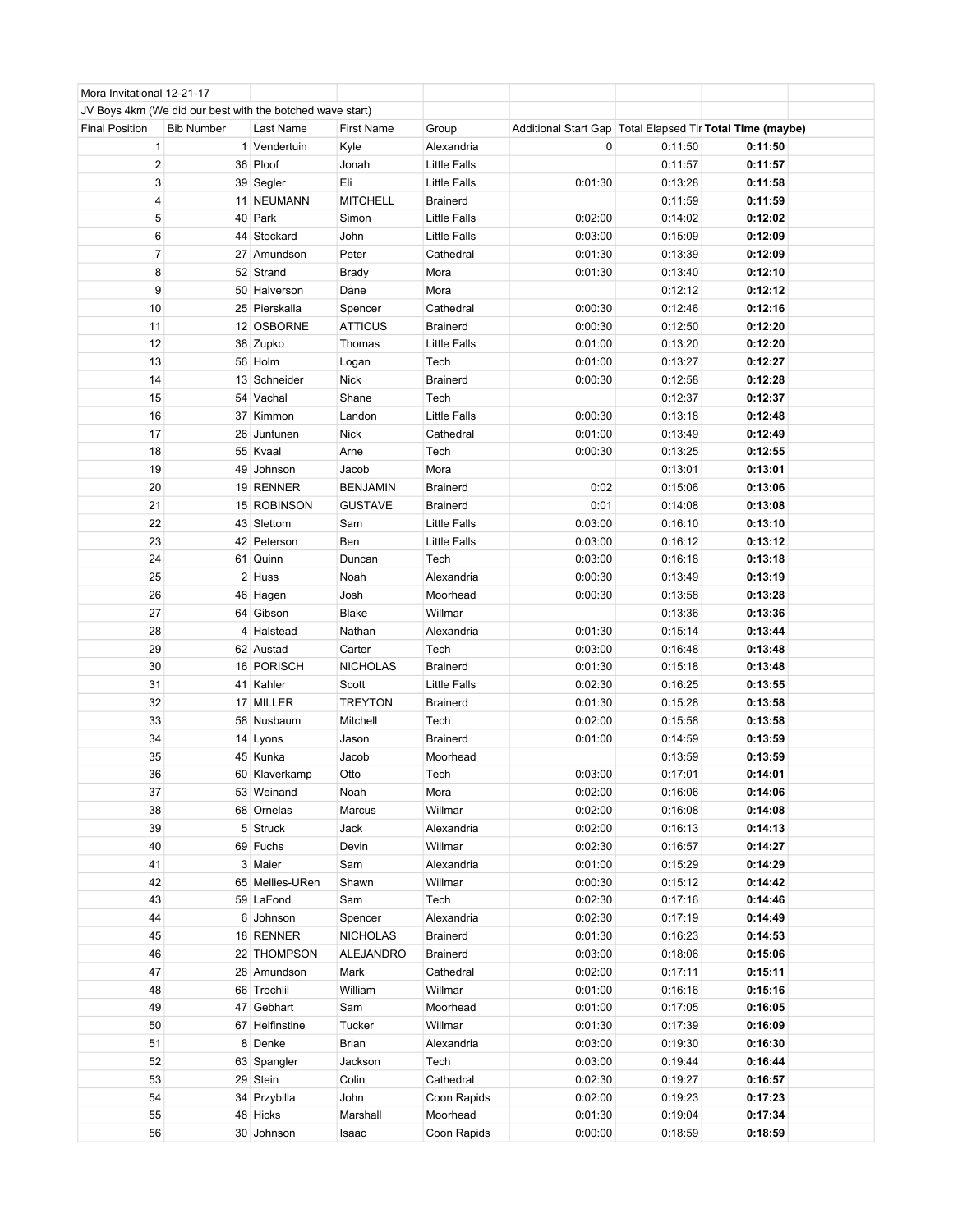| 57 | 31 | Cederstrand     | Cole | Coon Rapids | 0:00:30 | 0:19:41 | 0:19:11 |  |
|----|----|-----------------|------|-------------|---------|---------|---------|--|
| 58 |    | Ballou          | Jack | Alexandria  | 0:03:00 | 0:22:42 | 0:19:42 |  |
| 59 |    | 35 Moline       | Joe  | Coon Rapids | 0:02:30 | 0:22:37 | 0:20:07 |  |
| 60 |    | 33 Christiansen | Noah | Coon Rapids | 0:01:30 | 0:22:40 | 0:21:10 |  |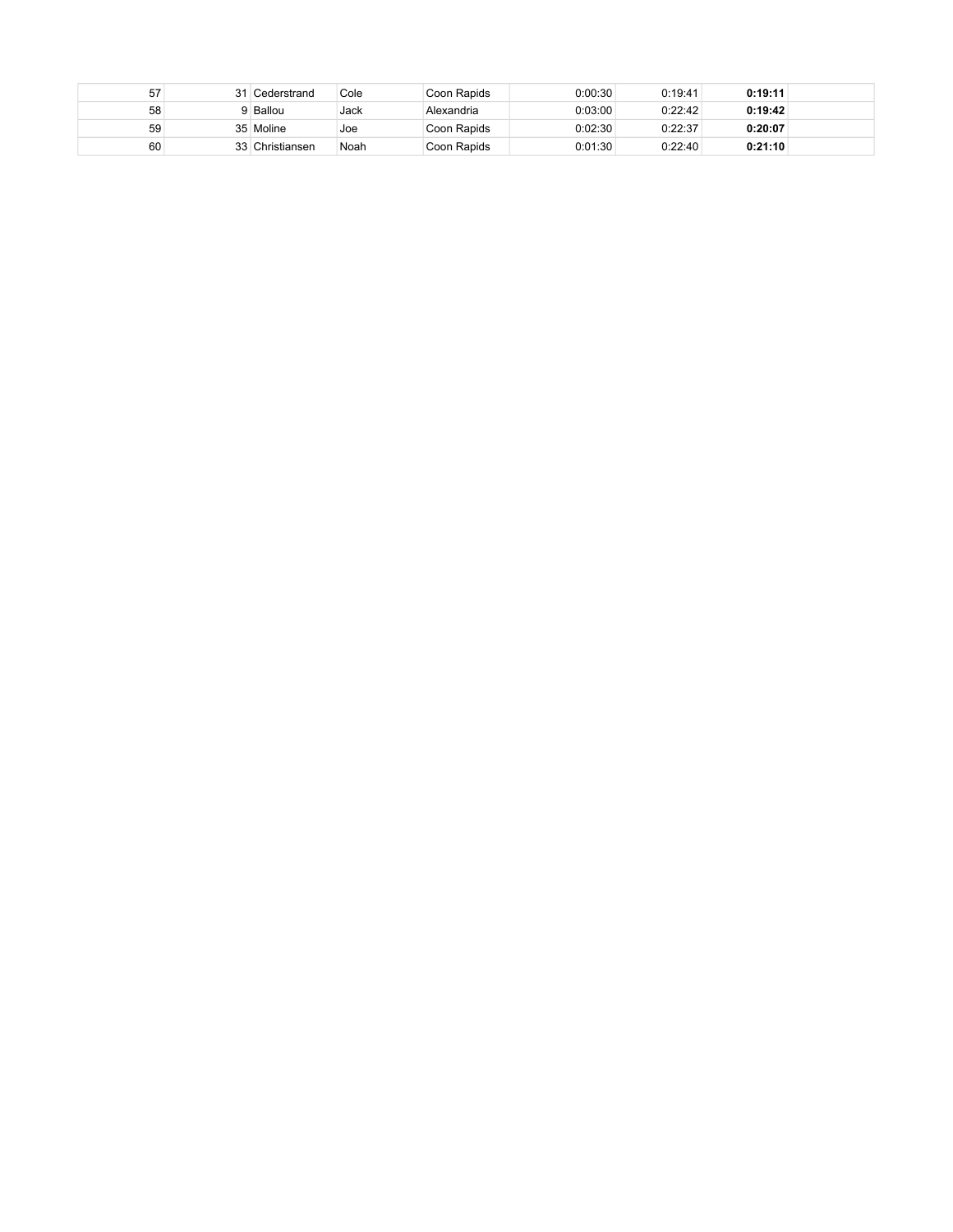| Mora Invitational 12-21-17 |                   |                         |                   |                     |                           |
|----------------------------|-------------------|-------------------------|-------------------|---------------------|---------------------------|
| Girls JV 4km               |                   |                         |                   |                     |                           |
| <b>Final Position</b>      | <b>Bib Number</b> | Last Name               | <b>First Name</b> | Group               | <b>Total Elapsed Time</b> |
| 1                          |                   | 8 NELSON                | <b>ISABEL</b>     | <b>Brainerd</b>     | 0:13:24                   |
| $\overline{2}$             |                   | 11 STORBAKKEN           | <b>EMMA</b>       | <b>Brainerd</b>     | 0:13:35                   |
| 3                          |                   | 83 Vanhale              | Mattea            | Mora                | 0:14:06                   |
| 4                          |                   | Rossow                  | Emma              | Mora                | 0:14:07                   |
| 5                          |                   | 15 COLLINS              | <b>AUDREY</b>     | <b>Brainerd</b>     | 0:14:08                   |
| 6                          |                   | 68 Inkster              | Ellie             | Tech                | 0:14:10                   |
| 7                          |                   | 39 Gustufson            | Caitlin           | <b>Little Falls</b> | 0:14:26                   |
| 8                          |                   | 12 NESHEIM              | <b>SARAH</b>      | <b>Brainerd</b>     | 0:14:32                   |
| 9                          |                   | 13 WOHL-KOVATO ABBYGAIL |                   | <b>Brainerd</b>     | 0:14:34                   |
| 10                         |                   | 41 Schirmers            | Kali              | <b>Little Falls</b> | 0:14:51                   |
| 11                         |                   | 44 Zak                  | Kaylee            | <b>Little Falls</b> | 0:14:53                   |
| 12                         |                   | 14 LEE                  | <b>JENNA</b>      | <b>Brainerd</b>     | 0:14:55                   |
| 13                         |                   | 40 Pusc                 | Rachel            | <b>Little Falls</b> | 0:14:57                   |
| 14                         |                   | 69 Merchlewicz          | Rachel            | Tech                | 0:14:58                   |
| 15                         |                   | 33 Boelter              | Ella              | Cathedral           | 0:15:00                   |
| 16                         |                   | 71 Blomberg             | Cora              | Tech                | 0:15:05                   |
| 17                         |                   | 43 Barchus              | <b>Breanna</b>    | <b>Little Falls</b> | 0:15:07                   |
| 18                         |                   | 60 Onasch               | Ariella           | Mora                | 0:15:08                   |
| 19                         |                   | 1 Neumann               | Cameo             | Alexandria          | 0:15:17                   |
| 20                         |                   | 49 Selberg              | Malery            | Moorhead            | 0:15:21                   |
| 21                         |                   | 52 Lider                | Sydney            | Moorhead            | 0:15:32                   |
| 22                         |                   | 2 Wilmesmeier           | Laura             | Alexandria          | 0:15:37                   |
| 23                         |                   | 51 OMeara               | Cassidy           | Moorhead            | 0:15:39                   |
| 24                         |                   | 72 Brawthen             | Amanda            | Tech                | 0:15:40                   |
| 25                         |                   | 61 Doerr                | Veda              | Mora                | 0:15:41                   |
| 26                         |                   | 73 Kvaal                | Sakura            | Tech                | 0:15:59                   |
| 27                         |                   | 53 Nerguson             | Octavia           | Moorhead            | 0:16:01                   |
| 28                         |                   | 84 Niskanen             | Margo             | Mora                | 0:16:02                   |
| 29                         |                   | 19 CHILDS               | <b>HANNA</b>      | <b>Brainerd</b>     | 0:16:04                   |
| 30                         |                   | $42$ Zak                | Claire            | <b>Little Falls</b> | 0:16:15                   |
| 31                         |                   | 74 Scheele              | Esther            | Tech                | 0:16:20                   |
| 32                         |                   | 20 HENKE                | <b>KATHERINE</b>  | <b>Brainerd</b>     | 0:16:22                   |
| 33                         |                   | 10 JUST                 | <b>ANNA</b>       | <b>Brainerd</b>     | 0:16:23                   |
| 34                         |                   | 50 Johnson              | Rylie             | Moorhead            | 0:16:24                   |
| 35                         |                   | 55 Gray                 | Samantha          | Moorhead            | 0:16:36                   |
| 36                         |                   | 45 Berg                 | Martha            | <b>Little Falls</b> | 0:16:40                   |
| 37                         |                   | 17 ALCOCK               | <b>SARA</b>       | <b>Brainerd</b>     | 0:16:43                   |
| 38                         |                   | 37 Hoseck               | Addie             | Coon Rapids         | 0:16:47                   |
| 39                         |                   | 70 Quinn                | Erhin             | Tech                | 0:16:50                   |
| 40                         |                   | 36 Emmans               | Kate              | Coon Rapids         | 0:16:53                   |
| 41                         |                   | 48 Delorme              | Lucy              | Moorhead            | 0:16:55                   |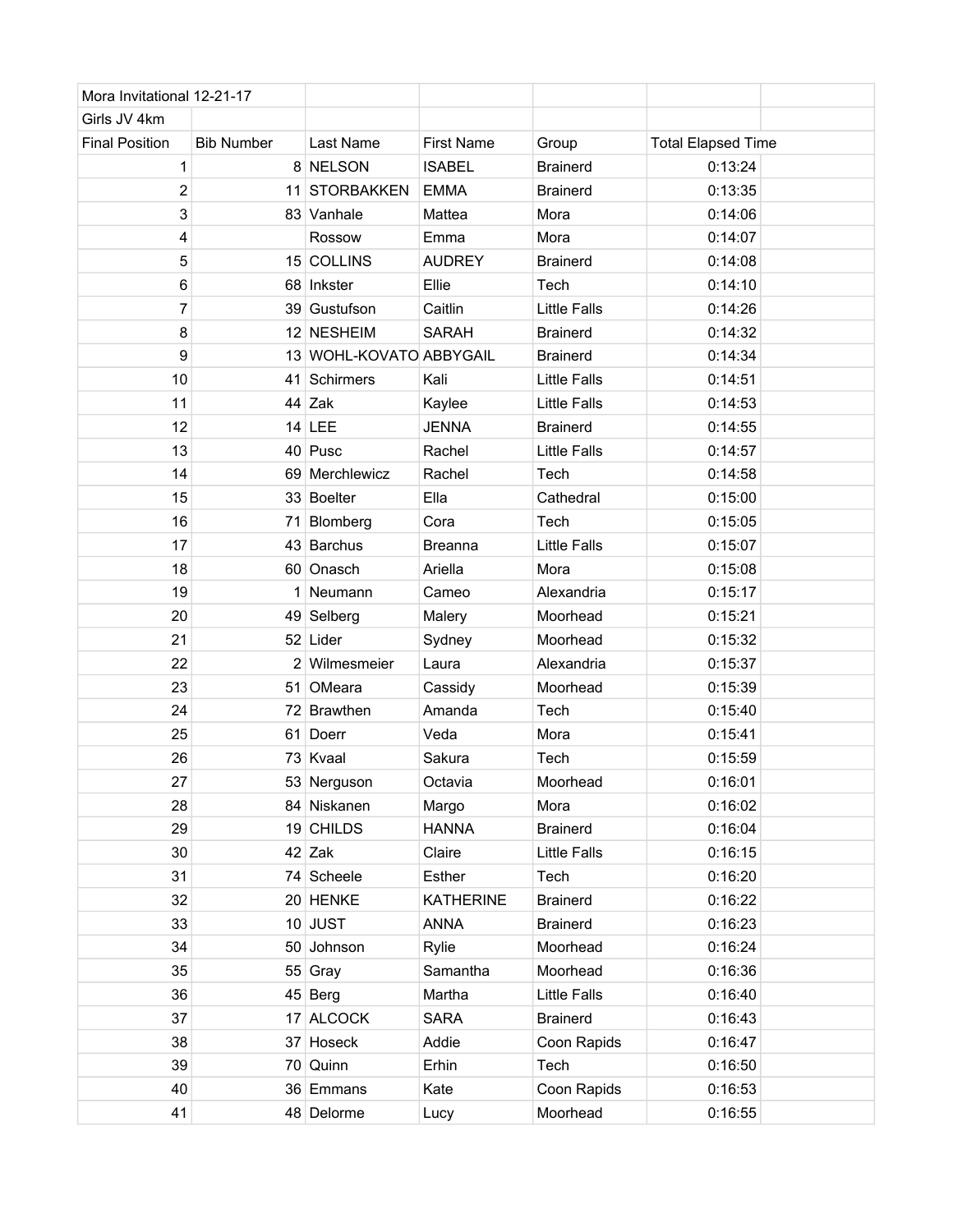| 42 | 32 Deal-Hansen | Ana            | Cathedral       | 0:17:21 |  |
|----|----------------|----------------|-----------------|---------|--|
| 43 | 23 GOEDEN      | <b>ALLYSON</b> | <b>Brainerd</b> | 0:17:24 |  |
| 44 | 24 SCHILLER    | <b>SARA</b>    | <b>Brainerd</b> | 0:17:25 |  |
| 45 | 54 Soukup      | Emily          | Moorhead        | 0:18:05 |  |
| 46 | 63 Reeves      | Reeves         | Mora            | 0:18:09 |  |
| 47 | 80 Palmer      | Juliana        | Willmar         | 0:18:10 |  |
| 48 | 22 RUGLOSKI    | <b>EMILY</b>   | <b>Brainerd</b> | 0:18:45 |  |
| 49 | 75 Wagner      | Cate           | Tech            | 0:19:34 |  |
| 50 | 3 Tesch        | Hannah         | Alexandria      | 0:19:49 |  |
| 51 | 4 Illies       | Kaia           | Alexandria      | 0:19:49 |  |
| 52 | 78 Carlson     | Courtney       | Willmar         | 0:19:52 |  |
| 53 | 57 Yajima      | Rei            | Moorhead        | 0:20:03 |  |
| 54 | 62 Peters      | Maddie         | Mora            | 0:20:24 |  |
| 55 | 28 Demchenko   | Mariya         | <b>Brainerd</b> | 0:20:53 |  |
| 56 | 5 Hegstad      | Camille        | Alexandria      | 0:21:18 |  |
| 57 | 81 Haines      | Carly          | Willmar         | 0:23:00 |  |
| 58 | 56 Sando       | Katie          | Moorhead        | 0:23:15 |  |
| 59 | 26 HEERS       | Paula          | <b>Brainerd</b> | 0:23:58 |  |
| 60 | 82 Schmitz     | Eleanor        | Willmar         | 0:24:45 |  |
| 61 | 7 Zwilling     | Anna           | Alexandria      | 0:25:22 |  |
| 62 | 6 Gronholz     | Emma           | Alexandria      | 0:25:48 |  |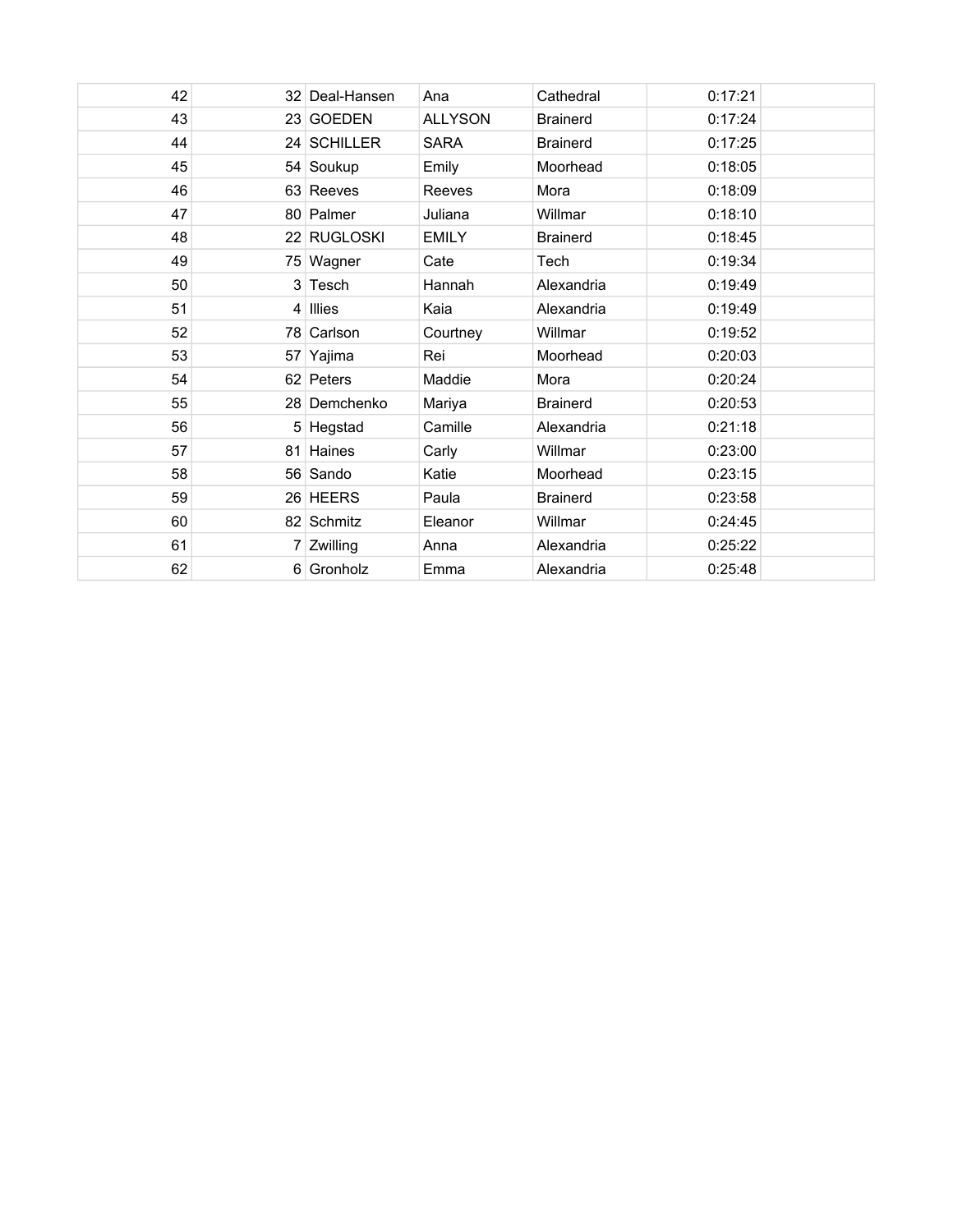| Mora Invitational 12-21-17   |    |                               |                           |                |                     |     |
|------------------------------|----|-------------------------------|---------------------------|----------------|---------------------|-----|
| Boys Varsity Sprint position |    |                               |                           |                |                     |     |
| Final Placement Points Name  |    |                               | School                    |                |                     |     |
| 1                            |    | 100 James Woolhouse           | Mora                      | A Final        | <b>Team Scores</b>  |     |
| 2                            |    | 99 Hunter Zupko               | <b>Little Falls</b>       | A Final        | Mora                | 387 |
| 3                            |    | 98 Alex Nemeth                | Cathedral/Sartell A Final |                | <b>Little Falls</b> | 375 |
| 4                            |    | 97 Cooper Lennox              | Mora                      | A Final        | Cathedral/Sartell   | 360 |
| 5                            |    | 96 Jordan Woods               | Mora                      | A Final        | <b>Brainerd</b>     | 324 |
| 6                            |    | 95 Colton Yorek               | <b>Little Falls</b>       | A Final        | Coon Rapids         | 319 |
| 7                            |    | 94 Nathan Williams            | Mora                      | A Final        | Alexandria          | 298 |
| 8                            |    | 93 Jackson Grant              | <b>Little Falls</b>       | <b>B</b> Final | Tech                | 246 |
| 9                            |    | 92 Jared Heida                | Coon Rapids               | <b>B</b> Final | Marshall            | 245 |
| 10                           |    | 91 Evan Storbakken            | <b>Brainerd</b>           | <b>B</b> Final | Moorhead            | 245 |
| 11                           |    | 90 Mitch Zandaroski           | Coon Rapids               | <b>B</b> Final | Willmar             | 189 |
| 12                           |    | 89 Riley Halstrom             | Cathedral/Sartell B Final |                | <b>SJP</b>          | 107 |
| $T-13$                       |    | 88 Colton Gottwalt            | <b>Little Falls</b>       |                |                     |     |
| $T-13$                       |    | 88 David Anderson             | Cathedral/Sartell         |                |                     |     |
| $T-13$                       |    | 88 Jackson Wichtendahl        | Alexandria                |                |                     |     |
| $T-16$                       |    | 85 Kaden Halverson            | Mora                      |                |                     |     |
| $T-16$                       |    | 85 Ben Boelter                | Cathedral/Sartell         |                |                     |     |
| $T-16$                       |    | 85 Zach Nemeth                | Cathedral/Sartell         |                |                     |     |
| $T-19$                       |    | 82 Nicholas Whiteman          | <b>Brainerd</b>           |                |                     |     |
| $T-19$                       |    | 82 Ricky Petroff              | Coon Rapids               |                |                     |     |
| $T-19$                       |    | 82 Cormack Shanoff            | <b>Little Falls</b>       |                |                     |     |
| 22                           |    | 79 Andrew Wasniewski          | <b>Brainerd</b>           |                |                     |     |
| 23                           |    | 78 Brett Gottwalt             | <b>Little Falls</b>       |                |                     |     |
| 24                           |    | 77 Henry Campbell             | Marshall                  |                |                     |     |
| 25                           |    | 76 Isaac Wicklund             | Moorhead                  |                |                     |     |
| 26                           |    | 75 Jack Lee                   | Moorhead                  |                |                     |     |
| 27                           |    | 74 Hayden Roelofs             | Cathedral/Sartell         |                |                     |     |
| 28                           |    | 73 William Nemeth             | Cathedral/Sartell         |                |                     |     |
| 29                           |    | 72 Maxim Osborne              | <b>Brainerd</b>           |                |                     |     |
| 30                           | 71 | Noah Struck                   | Alexandria                |                |                     |     |
| 31                           |    | 70 Cj Schlosser               | Alexandria                |                |                     |     |
| 32                           |    | 69 Matthew Thormodson         | Alexandria                |                |                     |     |
| 33                           |    | 68 Jonas Hutchinson           | Marshall                  |                |                     |     |
| 34                           |    | 67 Dylan Buckingham           | Mora                      |                |                     |     |
| 35                           |    | 66 Nolan Christiansen         | Alexandria                |                |                     |     |
| 36                           |    | 65 Wilson Krueger             | Mora                      |                |                     |     |
| 37                           |    | 64 Tenessee Lumber Scott Tech |                           |                |                     |     |
| 38                           |    | 63 Declan Hutchinson          | Marshall                  |                |                     |     |
| 39                           |    | 62 Noah Fuller                | Tech                      |                |                     |     |
| 40                           |    | 61 Ian Fuller                 | Tech                      |                |                     |     |
| 41                           |    | 60 David Dewey                | <b>Brainerd</b>           |                |                     |     |
| 42                           |    | 59 Gunnar Bodvarsson          | Tech                      |                |                     |     |
| 43                           |    | 58 Alexander Rice             | <b>Brainerd</b>           |                |                     |     |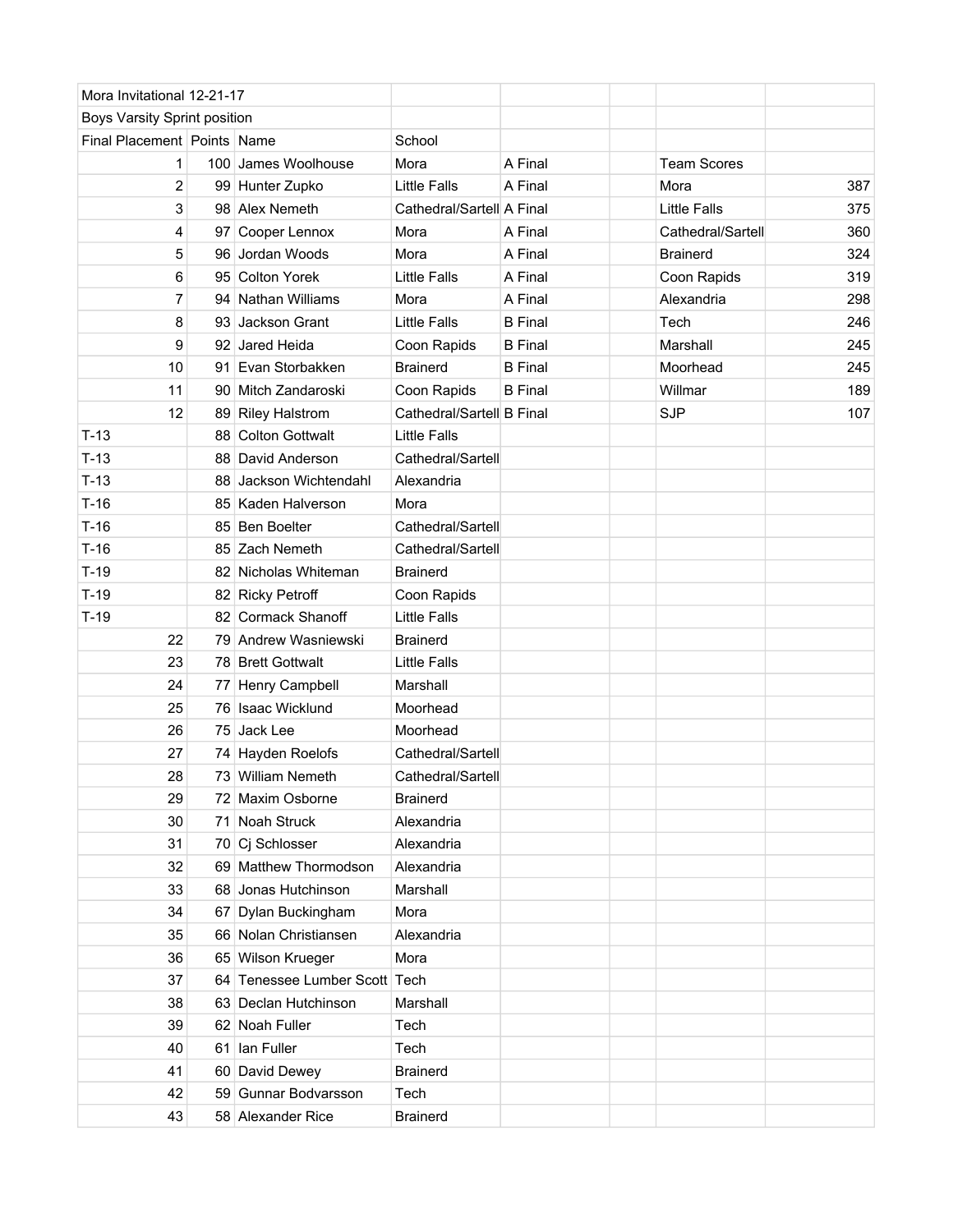| 44 | 57 Braden Jackson        | Little Falls    |  |  |
|----|--------------------------|-----------------|--|--|
| 45 | 56 Jacob Olson           | <b>Brainerd</b> |  |  |
| 46 | 55 Myles Gilyard         | Coon Rapids     |  |  |
| 47 | 54 Luke Lindhorst        | Tech            |  |  |
| 48 | 53 Karl Schroeder        | Tech            |  |  |
| 49 | 52 Shaun Mateer          | Alexandria      |  |  |
| 50 | 51 Patrick Lovrien       | Alexandria      |  |  |
| 51 | 50 Dawson Strom          | Moorhead        |  |  |
| 52 | 49 Daniel Halvorson      | Willmar         |  |  |
| 53 | 48 Andrew Haugen         | Willmar         |  |  |
| 54 | 47 Ethan Haines          | Willmar         |  |  |
| 55 | 46 Nick Jorgenson        | Coon Rapids     |  |  |
| 56 | 45 Marquis Christenson   | Willmar         |  |  |
| 57 | 44 Michael Thibert       | Moorhead        |  |  |
| 58 | 43 Emanuel Ciriaco-Vera  | Willmar         |  |  |
| 59 | 42 Elijah Harvala        | Moorhead        |  |  |
| 60 | 41 Erik Heen             | Moorhead        |  |  |
| 61 | 40 Lawrence Wirries      | Moorhead        |  |  |
| 62 | 39 Daniel Davies         | Moorhead        |  |  |
| 63 | 38 Will Pittelko         | <b>SJP</b>      |  |  |
| 64 | 37 Gabriel Ehlers-Nelson | Marshall        |  |  |
| 65 | 36 Mitchell Brown        | <b>SJP</b>      |  |  |
| 66 | 35 Connor Olson          | Willmar         |  |  |
| 67 | 34 Paul Breitbach        | Coon Rapids     |  |  |
| 68 | 33 Sawyer Engholm        | <b>SJP</b>      |  |  |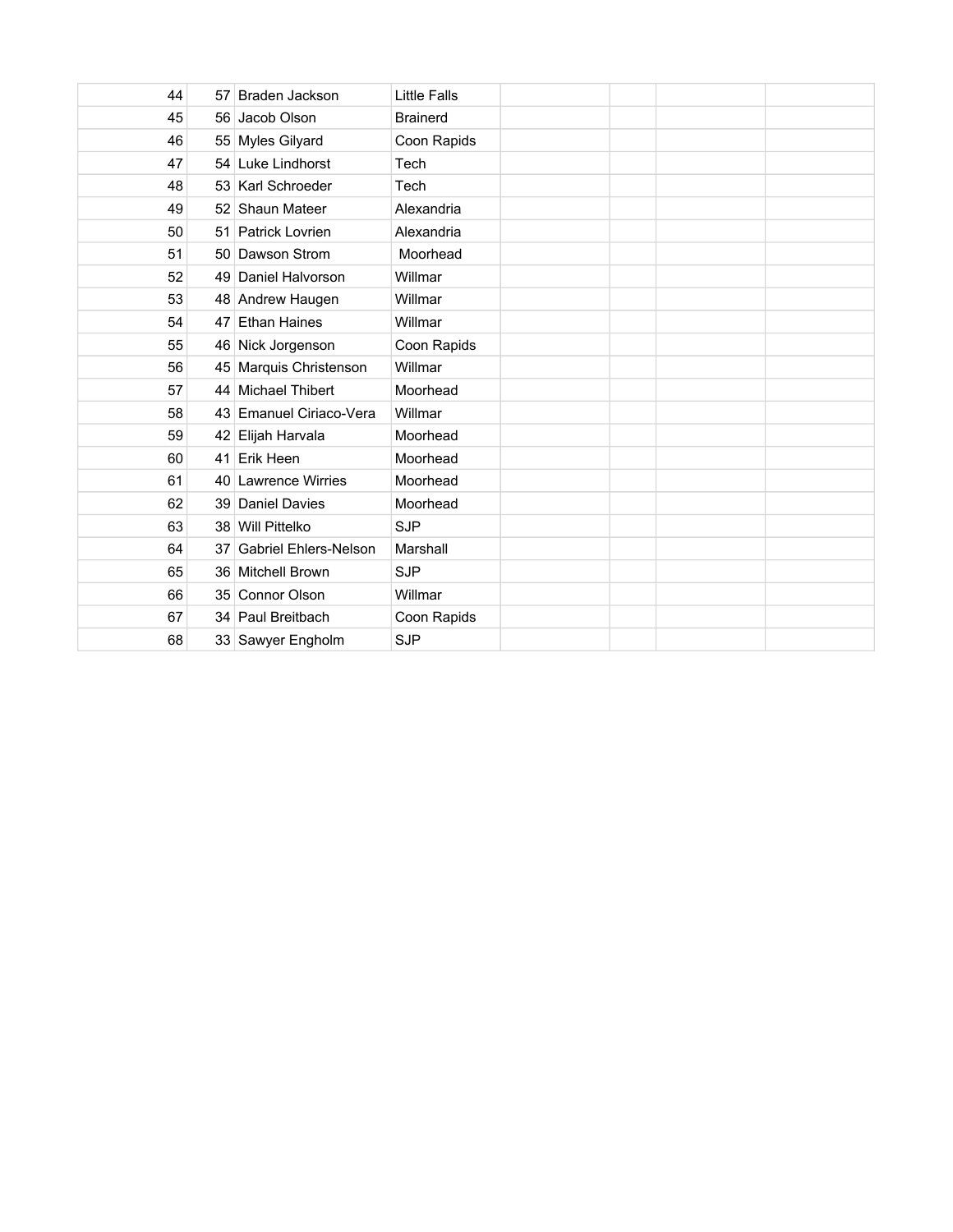| Mora Invitational 12-21-17 |        |                          |                     |                |                     |     |
|----------------------------|--------|--------------------------|---------------------|----------------|---------------------|-----|
| Varsity Girls Sprint Race  |        |                          |                     |                |                     |     |
| Place                      | Points | Name                     | School              |                | <b>Team Scores</b>  |     |
|                            | 1      | 100 Johanna Schwinghamer | Mora                | A Final        | Mora                | 385 |
|                            | 2      | 99 Abby Szoka            | Mora                | A Final        | Alexandria          | 348 |
|                            | 3      | 98 Olivia Ellenbecker    | Coon Rapids         | A Final        | <b>Brainerd</b>     | 345 |
|                            | 4      | 97 Alice Foote           | <b>Little Falls</b> | A Final        | <b>Little Falls</b> | 339 |
|                            | 5      | 96 Bethany Miller        | Alexandria          | A Final        | Cathedral           | 312 |
|                            | 6      | 95 Gen Woods             | Mora                | A Final        | Coon Rapids         | 312 |
|                            | 7      | 94 Abby Ellenbecker      | Coon Rapids         | A Final        | Tech                | 312 |
|                            | 8      | 93 Molly Lange           | <b>Little Falls</b> | <b>B</b> Final | Moorhead            | 277 |
|                            | 9      | 92 Wren Scott-Lumbar     | Tech                | <b>B</b> Final | Marshall            | 269 |
| 10                         | 91     | Lily Peterson            | Mora                | <b>B</b> Final | Willmar             | 166 |
| 11                         |        | 90 Hannah Trtanj         | <b>Brainerd</b>     | <b>B</b> Final | <b>SJP</b>          | 104 |
| 12                         |        | 89 Sofie Overturf        | Moorhead            | <b>B</b> Final |                     |     |
| $T-13$                     |        | 88 Sarah Hanson          | <b>Brainerd</b>     |                |                     |     |
| $T-13$                     |        | 88 Collette Jemming      | Cathedral           |                |                     |     |
| $T-13$                     |        | 88 Kaisa Bosek           | Alexandria          |                |                     |     |
| $T-16$                     |        | 85 Emma Watson           | Marshall            |                |                     |     |
| $T-16$                     |        | 85 Carli Vrchota         | Alexandria          |                |                     |     |
| $T-16$                     |        | 85 Gina Wasniewski       | <b>Brainerd</b>     |                |                     |     |
| $T-19$                     |        | 82 Gabriela Hennes       | Tech                |                |                     |     |
| $T-19$                     |        | 82 Grace Erholtz         | <b>Brainerd</b>     |                |                     |     |
| $T-19$                     |        | 82 Tate Singleton        | Mora                |                |                     |     |
| 22                         |        | 79 Emma Reineke          | Alexandria          |                |                     |     |
| 23                         |        | 78 Tessa Schwinn         | Cathedral           |                |                     |     |
| 24                         |        | 77 Lydia Anderson        | Cathedral           |                |                     |     |
| 25                         |        | 76 Grace Peterschick     | <b>Little Falls</b> |                |                     |     |
| 26                         |        | 75 Cailyn Smith          | Mora                |                |                     |     |
| 27                         |        | 74 Lexi Maddux           | Moorhead            |                |                     |     |
| 28                         |        | 73 Katie Corbett         | Little Falls        |                |                     |     |
| 29                         |        | 72 Callie Knapp          | <b>Brainerd</b>     |                |                     |     |
| 30                         |        | 71 Abigail Gans          | Tech                |                |                     |     |
| 31                         |        | 70 Stormy Hegg           | Alexandria          |                |                     |     |
|                            | 32     | 69 Jaden Nguyen          | Cathedral           |                |                     |     |
|                            | 33     | 68 Maddy Marquette       | <b>Little Falls</b> |                |                     |     |
|                            | 34     | 67 Erika Fenstad         | Tech                |                |                     |     |
| 35                         |        | 66 Natalie Welinski      | Marshall            |                |                     |     |
|                            | 36     | 65 Lucy Campbell         | Marshall            |                |                     |     |
| 37                         |        | 64 Liliana Schaeffer     | <b>Brainerd</b>     |                |                     |     |
| 38                         |        | 63 Maddie Keran          | Coon Rapids         |                |                     |     |
| 39                         |        | 62 Elle Juranek          | <b>Brainerd</b>     |                |                     |     |
| 40                         |        | 61 Adrienne Kresha       | <b>Little Falls</b> |                |                     |     |
| 41                         |        | 60 Kate Ludwig           | Moorhead            |                |                     |     |
| 42                         | 59     | <b>Beka Zweiner</b>      | Tech                |                |                     |     |
| 43                         |        | 58 Laura Christianson    | Willmar             |                |                     |     |